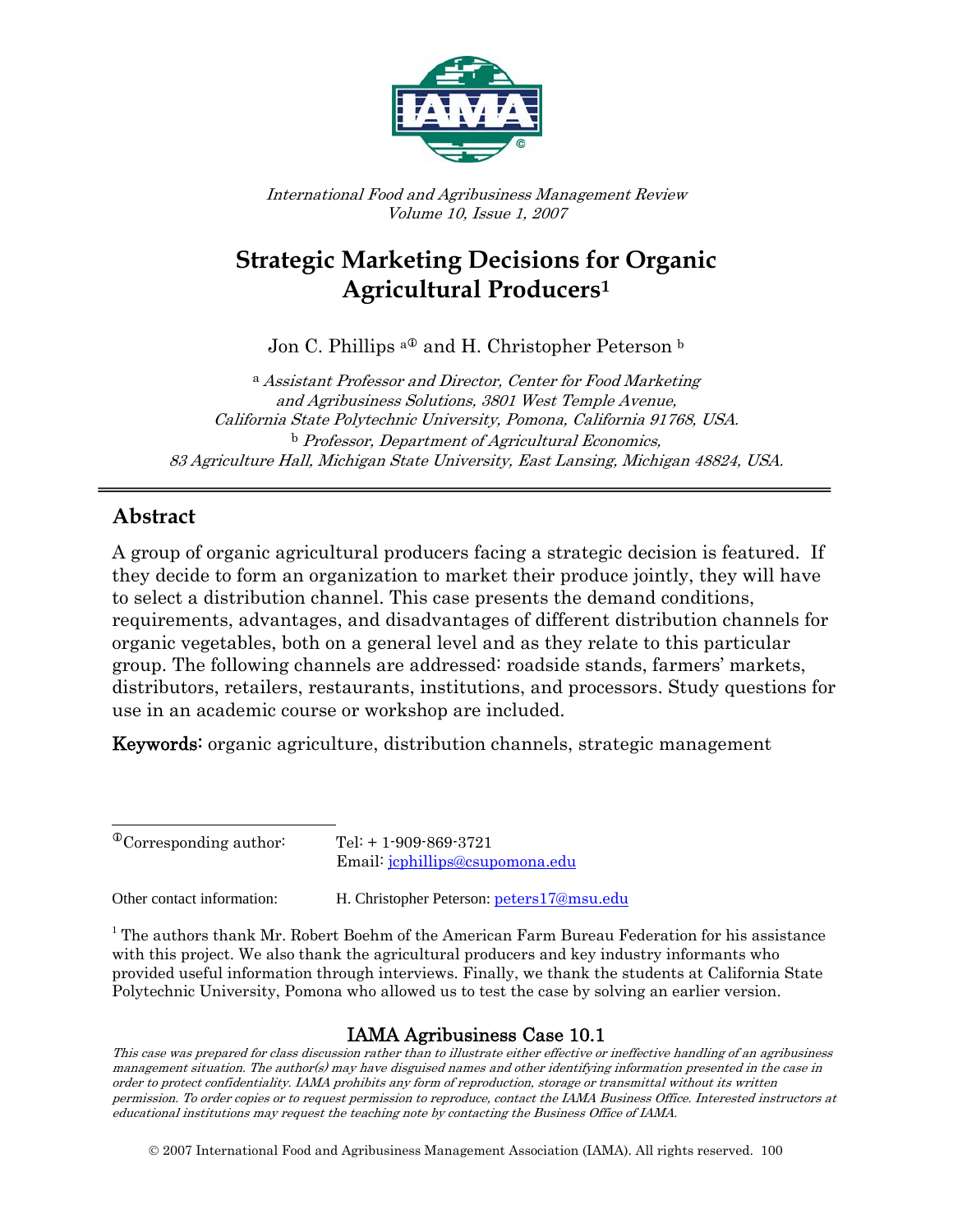# **Background of the Project and the Growers**

One evening in January, 2006, Jerry Elliot drove to the monthly meeting of the Central Scenic State Organic (CSSO) Growers. This grower group was a nonprofit organization made up of about 30 organic farmers and gardeners located in the area. Elliot was the president of the CSSO Growers, and had held this position for over two years. Elliot had been involved in organic farming for twenty years. He held a bachelor's degree in general studies from Centralia State University. This program allowed him to develop a background not only in the biophysical sciences, but also in philosophy, communication, and management. Elliot was well known and respected in the sustainable agriculture community of the Scenic State. As president of the CSSO Growers, he had the opportunity to hone his participatory management style. He believed that it was important to get all stakeholders to participate in the formulation of a strategy. That way, there was greater buy-in when it was time to implement what was planned. Elliot's interests included public speaking, hiking, and camping.

The January meeting of the CSSO Growers was an important turning point in a project Elliot had been working on for six months. This project involved the formation of a marketing cooperative. Elliot had been investigating the feasibility of a cooperative to market the organic produce grown by the members of the grower group. Despite the wintry weather, he looked forward to the upcoming production season, and reaping the rewards of his effort on the project.

Part of his investigation involved compiling an inventory of the resources the growers could potentially contribute to a cooperative. Six members of the CSSO Growers (in addition to Jerry Elliot) had expressed interest in jointly marketing produce at the prior meeting. In the weeks since the meeting, Elliot met individually with each of these growers to gather information about the resources at their disposal. One important set of information was the volume of organic products produced by the growers.

As indicated in Table 1 below, the seven growers, including Elliot, produced an extremely diverse selection of products. The products produced included fruits, vegetables, and grains. It should be noted that many of the products produced were specialty or heirloom varieties. Examples of these were blue potatoes and tomatoes with a camouflage-pattern appearance.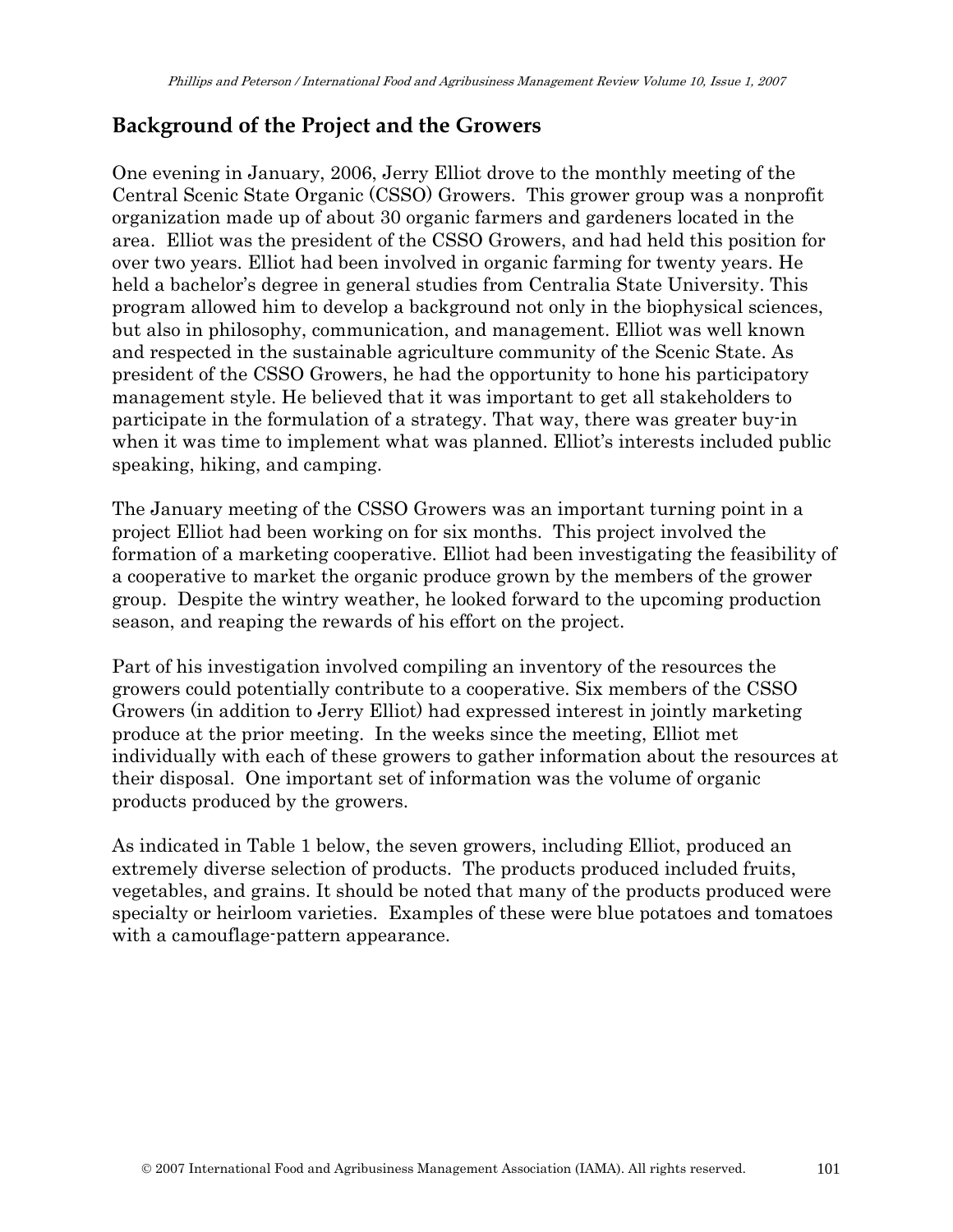| Crop                  | Volume Produced by<br><b>CSSO Growers</b> | Availability   |  |  |
|-----------------------|-------------------------------------------|----------------|--|--|
| Hay, alfalfa          | $6,515$ bales                             | All year       |  |  |
| Apples                | $555$ tons                                | $8/15 - 2/28$  |  |  |
| Soybeans              | 1,406 bu.                                 | All year       |  |  |
| Rye                   | 980 bu.                                   | All year       |  |  |
| Blueberries           | 46 tons                                   | $7/13 - 9/15$  |  |  |
| Spelt                 | $119$ tons                                | All year       |  |  |
| Oats                  | 855 bu.                                   | All year       |  |  |
| Soft Red Winter Wheat | 530 bu.                                   | All year       |  |  |
| Hard Red Spring Wheat | 512 bu.                                   | All year       |  |  |
| Hairy Vetch           | N/A, cover crop                           | N/A            |  |  |
| Winter Squash         | 5,530.5 bu.                               | $9/15 - 12/31$ |  |  |
| Sweet Corn            | 109,375 ears                              | $8/1 - 9 - 30$ |  |  |
| Tomatoes              | 19,765.6 Twenty-five lb. cartons          | $8/10 - 10/31$ |  |  |
| Green Beans           | $17.2$ tons                               | $7/1 - 9/31$   |  |  |
| Peppers, Bell         | $4,285$ bu.                               | $6/15 - 10/15$ |  |  |
| Summer Squash         | 1,843.5 bu.                               | $7/15 - 9/15$  |  |  |
| Cucumbers             | $18.2 \text{ tons}$                       | $7/7 - 9/21$   |  |  |
| Cabbage               | $56.3$ tons                               | $7/1 - 10/31$  |  |  |
| Eggplant              | 1,513 bu.                                 | $7/1 - 10/31$  |  |  |
| Peas                  | 2.1 tons                                  | $6/1 - 6/30$   |  |  |
| Spinach               | 7.5 tons                                  | $6/15 - 10/15$ |  |  |

| <b>Table 1:</b> Crops Produced in 2005 by Members of the Central Scenic State Organic |  |  |  |  |
|---------------------------------------------------------------------------------------|--|--|--|--|
| Growers.                                                                              |  |  |  |  |

In addition to the crops produced, some of the growers raised animals. The applicable animals were beef cattle, chickens, sheep, and turkeys.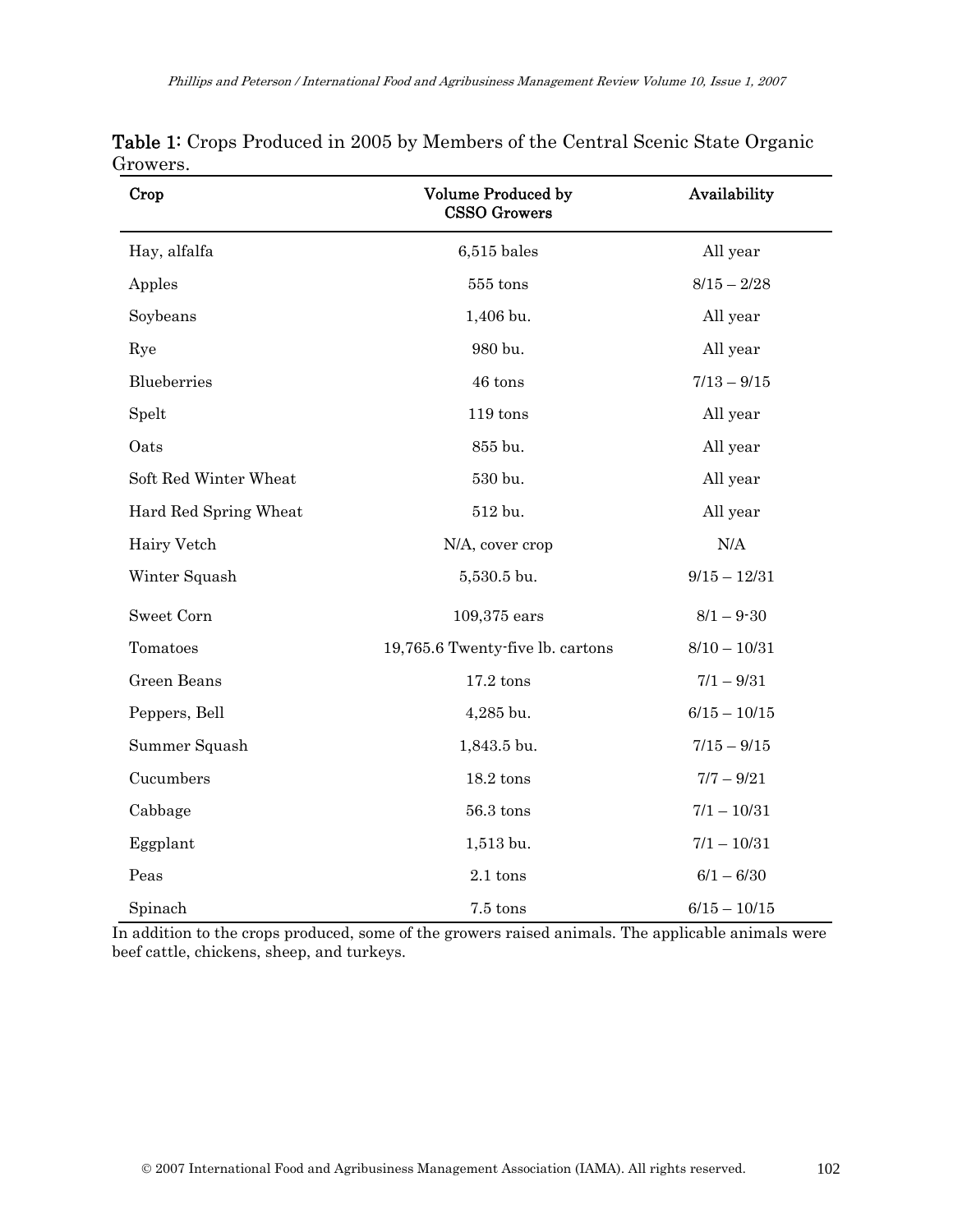An overview of the characteristics of the growers and the resources at their disposal is given in Table 2.

Table 2: Resource Information for Members of the Central Scenic State Organic Growers.

| Number of Growers                                                                                                         | 7                                |
|---------------------------------------------------------------------------------------------------------------------------|----------------------------------|
| Total Acres Farmed in 2005                                                                                                | 397                              |
| <b>Irrigated Acres</b>                                                                                                    | 71                               |
| Farm Size, in Acres (Mean and Range)                                                                                      | $Mean = 56.5$<br>Range: 3 to 110 |
| Number of Growers with Internet Access on Their Home Computer                                                             | $\bf 5$                          |
| Years of Farming Experience (Mean and Range)                                                                              | $Mean = 29.8$<br>Range: 7 to 42  |
| Number of Growers Willing and Able to Research Customer Needs by<br>Visiting a Library or Through the Internet            | 7                                |
| Number of Growers Willing and Able to Visit Potential Customers to<br>Show Samples or to Describe Production Capabilities | 7                                |
| Number of Growers With Access to an Adequate Amount of Debt<br>Capital to Operate, and Expand, if Necessary               | 7                                |
| Age of Growers, in Years (Mean and Range)                                                                                 | Mean: $52$<br>Range: 40 to 66    |
| Annual Gross Sales in 2005                                                                                                | Mean: \$32,400                   |

The seven farming operations varied substantially in size and degree of commercialization. Four of the producers ran operations that were established businesses. The other three were smaller, and they expressed their intent to commercialize their businesses. Two of the larger farms were almost exclusively vegetable operations. The owners of these operations had established customer bases. They sold through a number of farmers' markets, which sometimes required them to travel close to 100 miles to reach a particularly desirable market. They also marketed to retailers (mainly natural food stores and food cooperatives). Minor marketing outlets for these growers were selling to individual consumers and restaurants. Among the other two relatively large producers, one had historically focused on grains and one on fruit. Both of these growers had minor vegetable enterprises.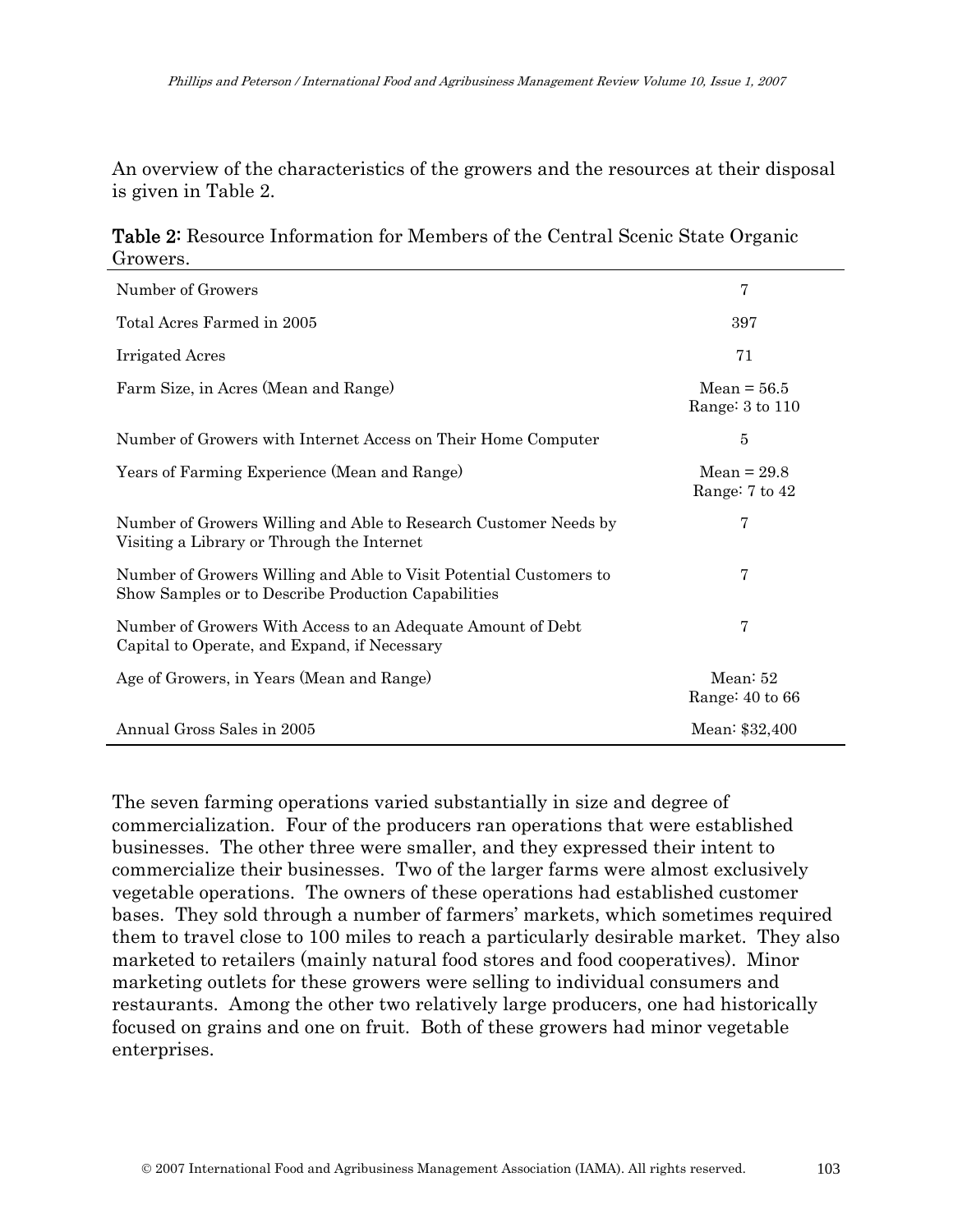Each of the seven growers maintained that they had individually achieved a high level of customer satisfaction. All of the growers mentioned that they were willing and able to research customer needs and demand trends. Each also indicated a willingness to visit potential customers (e.g., restaurants, processors, and retailers) and to provide samples. The commercial-sized operations generally had strong and recurring cash flow. All of the growers reported having good credit, which indicated they had access to debt capital if needed for expansion.

Three of the farms used part-time, temporary employees on a seasonal basis. These employees primarily assisted with harvesting. The other four farms could be described as "one-man operations," with help from family members as needed. The growers and their families, however, had a strong belief in producing safe and healthy food. These beliefs translated into a good work ethic in performing production tasks. The buildings and equipment of the growers were adequate for their enterprises. Six growers had at least one barn, and one grower stored his equipment outside. Each grower had a tractor. They had a good assortment of cultivation tools and harvesting equipment. A couple of growers mentioned that they had greenhouses to start seedlings. Generally speaking, the growers in the group were well educated. All had at least a bachelor's degree or some technical training beyond high school. Four of seven growers had graduate degrees. Most of the operations had family members, such as, spouses, adult and minor children, who participated actively in production and/or marketing.

The growers generally did not engage in systematic, long term planning, either individually or as a group. Elliot sensed that the two major challenges of a possible marketing cooperative would be establishing goals that all participants could agree on, and coordinating production and logistics to achieve scale economies or other synergies. It was vital for the growers to overcome these challenges.

At the meeting, Elliot planned to present a great deal of information to the CSSO Growers. First would be an assessment of the demand for organic produce (broadly, and at a local level). The resources and skills of the group of growers involved with the project would also be reviewed. Finally, different potential future directions for the group would be laid out.

# **Organic Farming and Organic Food**

Elliot and all of the other CSSO Growers were certified organic. Organic agriculture could be defined as "good farming practices without using synthetic chemicals." (Kuepper and Gegner) According to Greene, there were 2.2 million acres of certified organic cropland and pasture in the U.S. in 2003. The National Organic Program was implemented by the USDA starting in 2002. Its goal was to provide uniform national standards for organic food in the U.S.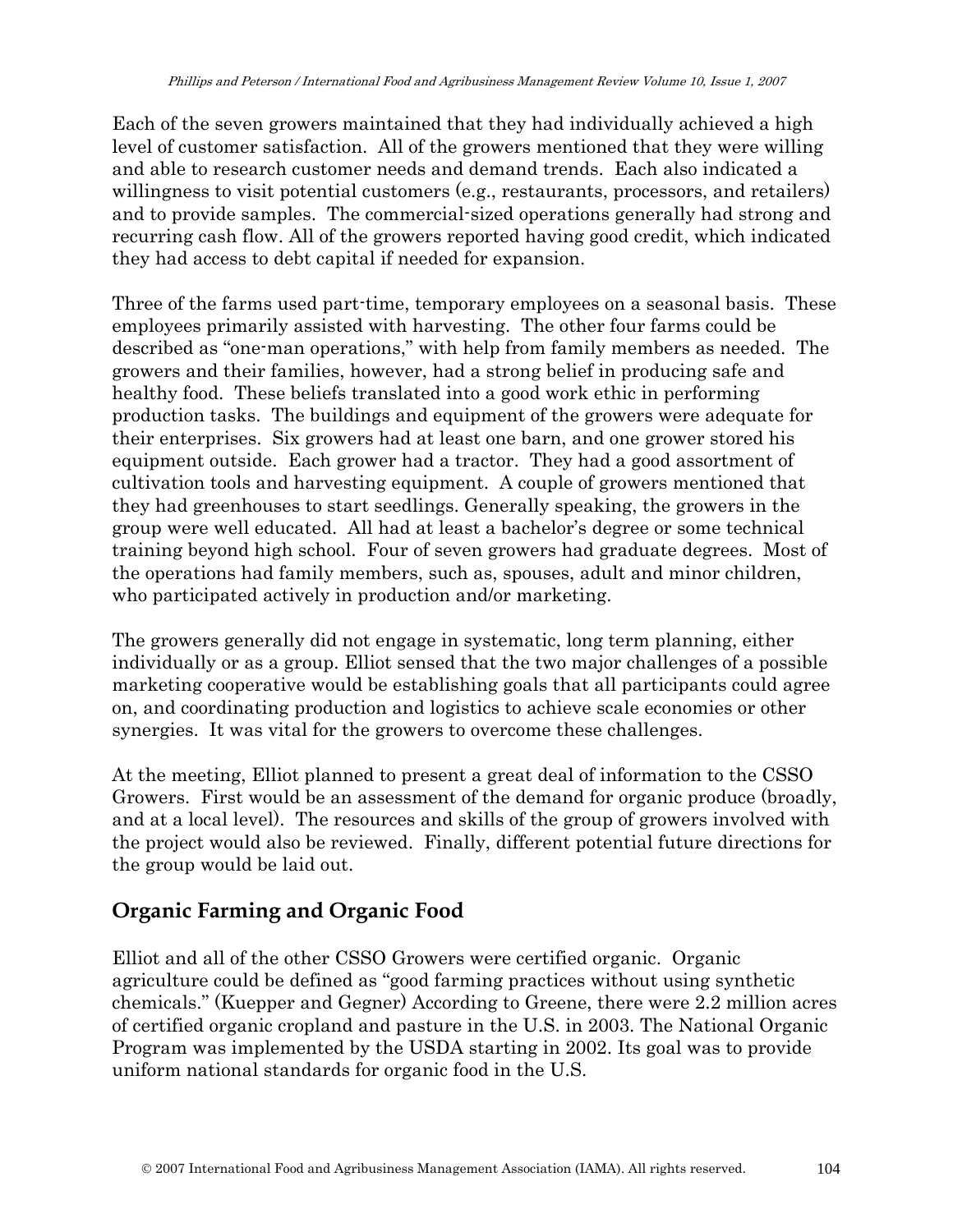From a practical standpoint, a list called the National List of allowed and prohibited substances identifies the inputs that are permissible for organic foods. The National List is maintained by the National Organic Standards Board (NOSB). Members of the NOSB are appointed by the Secretary of Agriculture and serve five-year terms. Following is a summary of the technical requirements for a firm to be certified organic.

- "Abstain from the application of prohibited materials (including synthetic fertilizers, pesticides, and sewage sludge) for 3 years prior to certification and then continually throughout their organic license.
- Prohibit the use of genetically modified organisms and irradiation.
- Employ positive soil building, conservation, manure management and crop rotation practices.
- Provide outdoor access and pasture for livestock.
- Refrain from antibiotic and hormone use in animals.
- Sustain animals on 100% organic feed.
- Avoid contamination during the processing of organic products.
- Keep records of all operations." (Organic Consumers Association)

To receive organic certification, farms must complete and submit an application to an Accredited Certifying Agent (ACA) and pay a fee. ACAs must be accredited by the USDA. In August, 2006, there were 94 ACAs. Part of the application process is the development of an organic systems plan. After the application is received by the ACA, an inspector from the ACA visits the farm to perform an audit. The audit primarily consists of reviewing documentation to confirm that no inputs besides approved substances on the National List were used on the applicable farmland in the prior three years. Handlers and processors of organic foods also must be certified. Producers of inedible fibers (e.g., cotton and wool) may be certified, but there is no certification for processors of these fibers. An exception to the certification requirement is that farms with gross receipts less than \$5,000 per year may label their products as organic without going through the certification process described above. (USDA Agricultural Marketing Service)

# **The Demand for Organic Produce**

The word organic emerged in the marketplace to differentiate agricultural products based on production methods (Klonsky and Tourte). The key point is that organic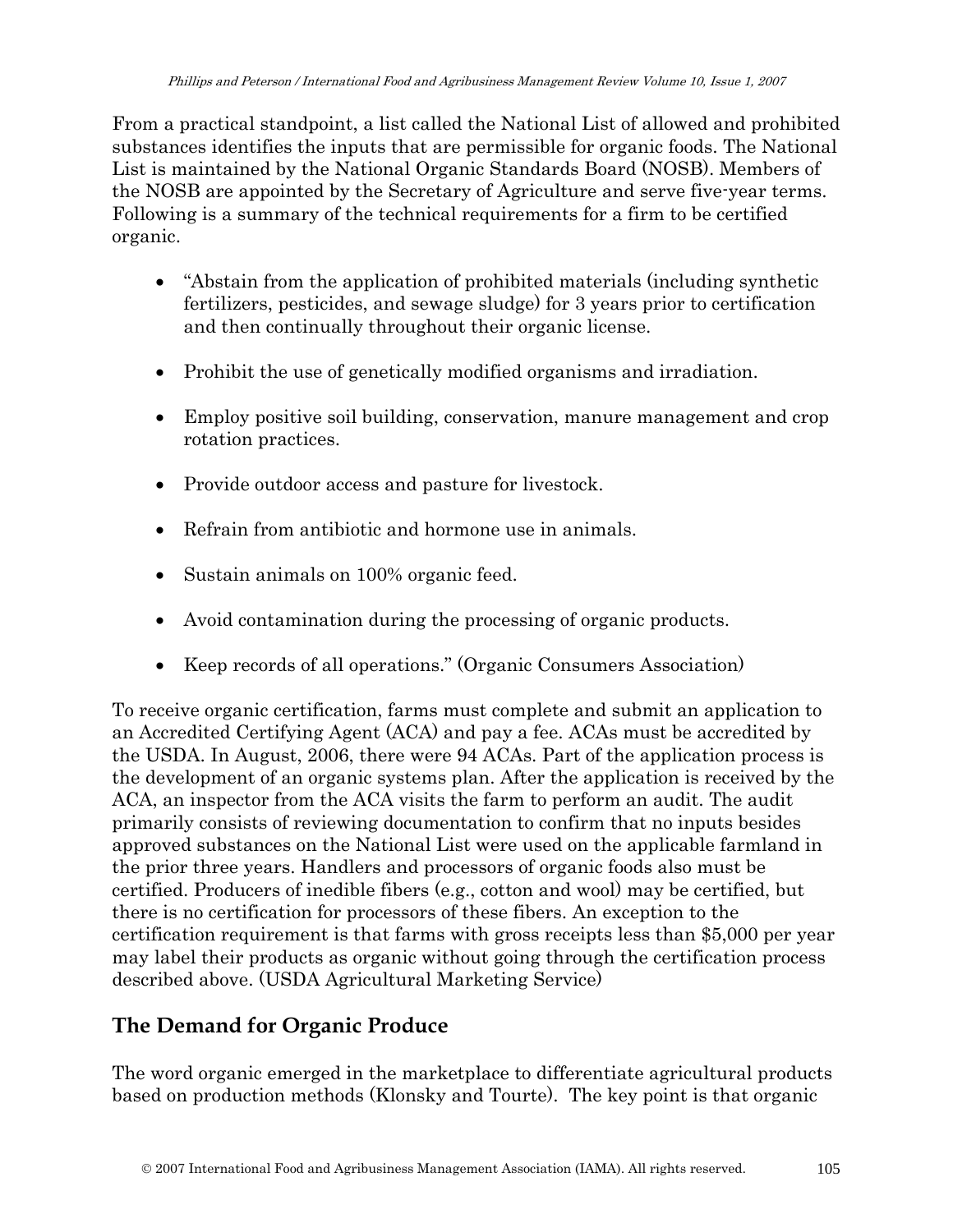has positive brand capital in the collective consciousness of consumers. Many consumers assume that food products labeled organic are safer, more healthful, and more wholesome than other products. Table 3 presents information regarding demand for organic products in the U.S. and the EU.

| A. Organic Sales and Growth Rates                                                                                                                                            | Date      | Source                                     |
|------------------------------------------------------------------------------------------------------------------------------------------------------------------------------|-----------|--------------------------------------------|
| Annual sales of organic food in the US:<br>\$13.8 billion                                                                                                                    | 2005      | Organic Trade<br>Association               |
| Annual sales of organic food in the EU:<br>nearly \$13 billion                                                                                                               | 2003      | Dimitri and<br>Oberholtzer                 |
| Annual per capita sales of organic food products:<br>\$34USD for the EU and \$36 for the US                                                                                  | 2003      | Dimitri and<br>Oberholtzer                 |
| Annual sales of organic fresh fruits and vegetables<br>in the US: \$4.019 billion                                                                                            | 2003      | <b>Nutrition Business</b><br>Journal (NBJ) |
| Annual compound growth rate of sales of organic<br>products: 20%                                                                                                             | 1995-2005 | Govindasamy, et al                         |
| <b>B. Domestic Market Penetration of Organic Food</b>                                                                                                                        |           |                                            |
| Nearly 10% of Americans consumed organic food<br>regularly (several times per week).                                                                                         | 2004      | Whole Foods                                |
| 73% of US consumers purchased organic food<br>products occasionally, and 23% purchased them at<br>least once per week.                                                       | 2006      | Hartman Group                              |
| C. Organic Products Availability<br>Organic products were available in 20,000 natural<br>food stores and 73% of all conventional food stores.                                | 2002      | Dimitri and Greene                         |
| Organic food experienced an increase in distribution<br>in foodservice venues, including national parks,<br>resorts, major league ballparks, universities, and<br>hospitals. | 2005      | Haumann                                    |

Table 3. Statistics concerning demand for organic products in the U.S. and the EU.

# **Local Demand Conditions**

In seeking out markets for agricultural products, it is often a good idea to start locally. If customers can be obtained locally, then transportation costs and time in transit can be minimized. Minimizing time in transit is especially important with fresh produce, due to its limited shelf life. The central part of the Scenic State (i.e., the local market for this grower group) was comprised of two counties, Olsen and Glasgow Counties. These counties had a combined population of 243,000, and a median household income of nearly \$40,000.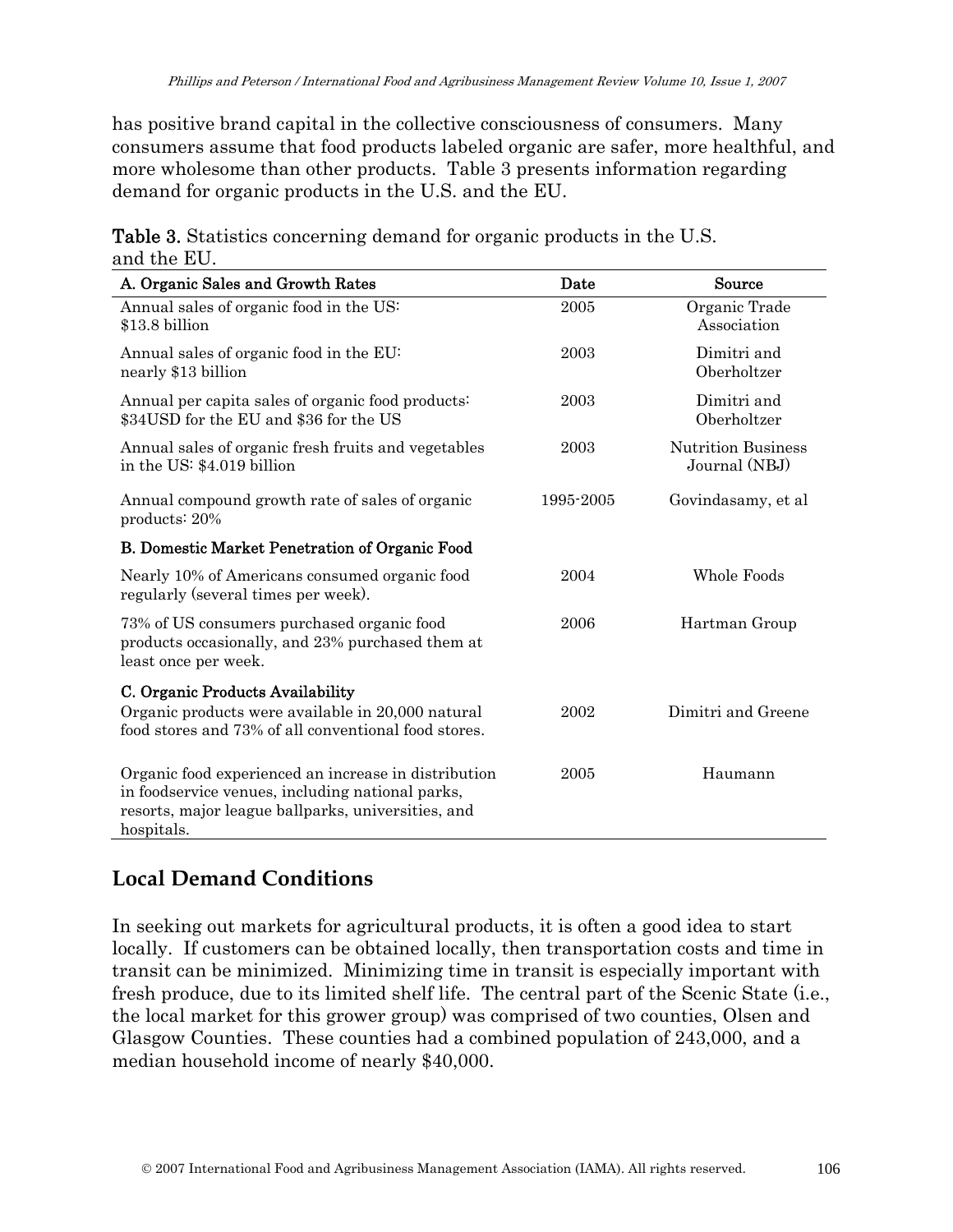The central part of the Scenic State was a reasonably well-populated area. More than 3 million people lived within 150 miles of Olsen and Glasgow Counties. This population was mostly urban and suburban, with a broad distribution of incomes and ages. There were two major urban areas near the Central Scenic State. A city with 950,000 residents was roughly a two hour drive to the east, and a major urban center with a population of more than 2 million was two hours west. An interstate freeway connected these two cities. The CSSO Growers were all located within forty miles of this freeway. Also, there was a strong union presence and tradition in the Scenic State. This contributed to a preference of many consumers there to buy local products.

# **Distribution Alternatives**

There were several different methods, or distribution channels, that could be used to market organic vegetables. Each had pros and cons to be considered by the grower group. The methods to be considered include farm markets (roadside stands), farmers' markets, distributors, retailers, restaurants, institutions, and processors. Estimated costs of pursuing each of these distribution channels is listed in Table 4 at the end of this section. Both the start-up cost of becoming established in each distribution channel and the annual, recurring costs are listed.

Selling directly to consumers through farm markets (i.e., roadside stands) was a marketing method commonly used in the Scenic State. Advantages that apply uniquely to selling through a farm market include the following: transportation and commuting time is minimized, family members can readily get involved with marketing, and growers control the days/hours of the market. The following advantages apply to farm markets as well as farmers' markets (to be considered next): these channels are easier to enter than selling through intermediaries, growers receive full consumer price, growers can provide information and promote products directly to customers, and growers control the presentation of their products.

Limitations of using a farm market include the following: success depends largely on the quantity/quality of the traffic in front of the grower's farm, a farm market allows for sales from one location (versus the multiple locations that distributors and retailers provide), farm markets tend to have a more limited selection of produce than other outlets, an investment in fixtures (e.g. tables and a canopy) must be made, resources are required to staff the sales booth, and problems with zoning and neighbors may arise.

The second potential distribution channel for the growers was farmers' markets. There were also a number of farmers' markets in the Central Scenic State and nearby areas. Some of these markets operated year-round, but most of them were seasonal (June through October). Organic producers who sold at farmers' markets in the more affluent communities received a substantial premium for their fresh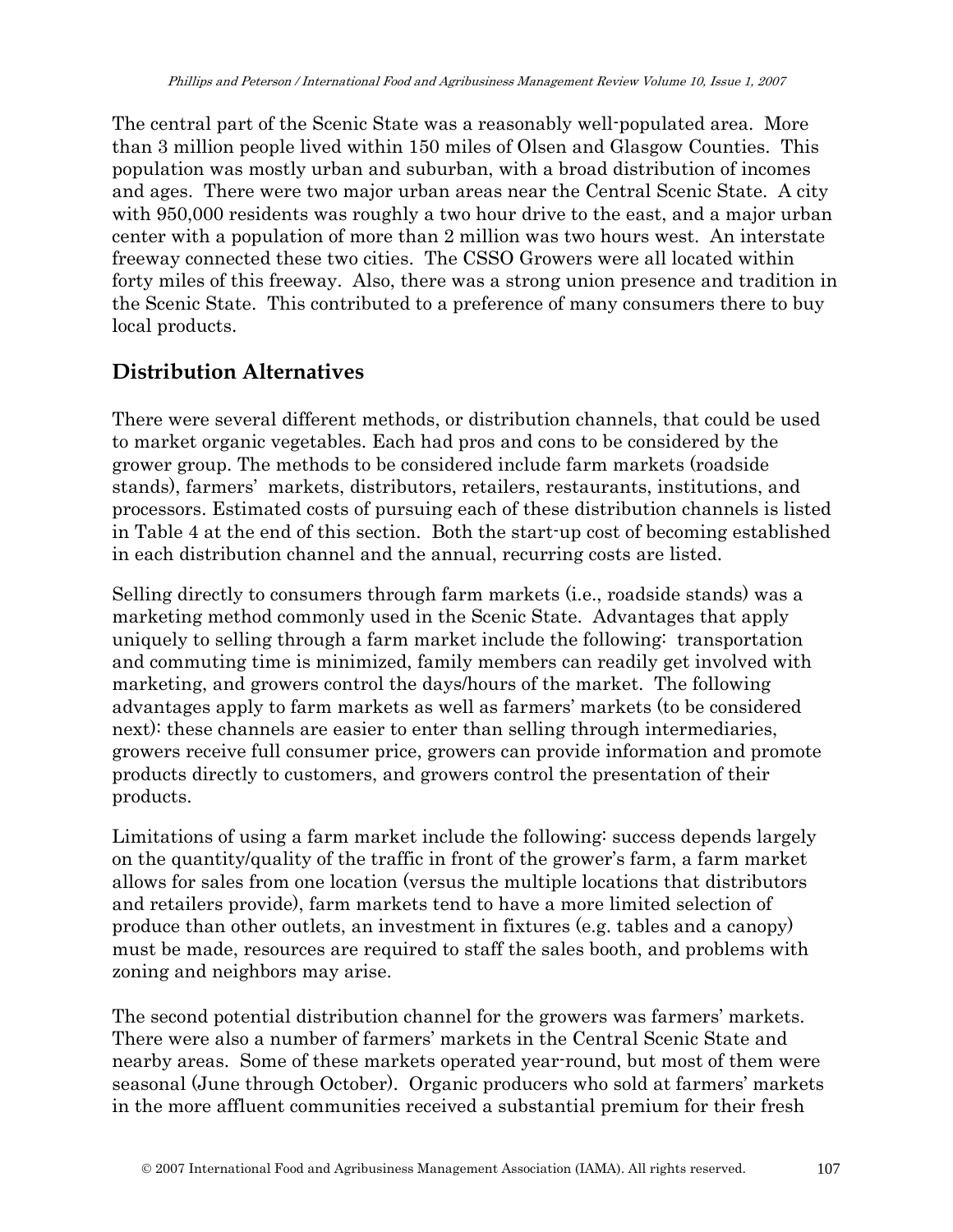produce, with prices sometimes as much as 75% higher than for conventional produce in supermarkets. The advantages of selling at a farmers' market include the following: more traffic (than a farm market), customers are more desirous of locally-grown produce than customers in typical retail outlets, growers can pool their investment in fixtures and booth rent, and growers can pool their products and sales efforts. Disadvantages of farmers' markets include the following: transportation costs (i.e., time, fuel, and vehicle wear-and-tear) and space rental must be incurred, area farmers' markets had limited days and hours, and pricing tends to be competitive due to comparison shopping.

The Scenic State had a well developed distribution system for fruits and vegetables. Because of the distance to out of state distributors, it would not be economically feasible for this group to do business with any distributor outside of the Scenic State. The only certified organic distributor in the Scenic State, Veryfine Produce, was located in Glasgow County. Veryfine had positive customer relationships and a favorable reputation among retail and food service buyers in the Scenic State. This firm had specified a minimum volume of produce that growers had to supply in order to qualify as a supplier. There were only two members of the CSSO Growers who had sufficient individual volume to meet this requirement.

A couple of advantages of marketing through a distributor (specifically, Veryfine) are that this would allow the CSSO Growers to market a much higher volume than would be possible through farm markets or farmers= markets, and that Veryfine could take over some of the essential marketing functions (e.g., selling to and communicating with retailers, and making deliveries). Veryfine also contributed a number of resources and skills to its supply chain, including: distribution and logistical experience, a reputation for service, and access to their network of retail, food service, and institutional buyers.

Like other distributors, Veryfine had their own needs in addition to what was required by the consumer. Examples of these needs included uniform product size, packaging, and labeling. For the CSSO Growers, meeting the specific needs/requirements of this distributor would involve overcoming major barriers, especially the minimum volume requirement. It was possible, however, that the CSSO Growers could combine forces to overcome these barriers. Importantly, Veryfine already had a group of growers whose products they handled. If the CSSO Growers wanted to break into Veryfine' s distribution pattern, they would have to displace other growers who had traditionally provided the supply. If these growers selected Veryfine as their distribution channel, incremental costs (e.g., for stickers, labeling, and packaging) would have to be accounted for. Finally, the CSSO Growers would receive a wholesale price for their produce from Veryfine. This would generally, but not always, be less than the price they would receive if they were selling directly to consumers (Ricks).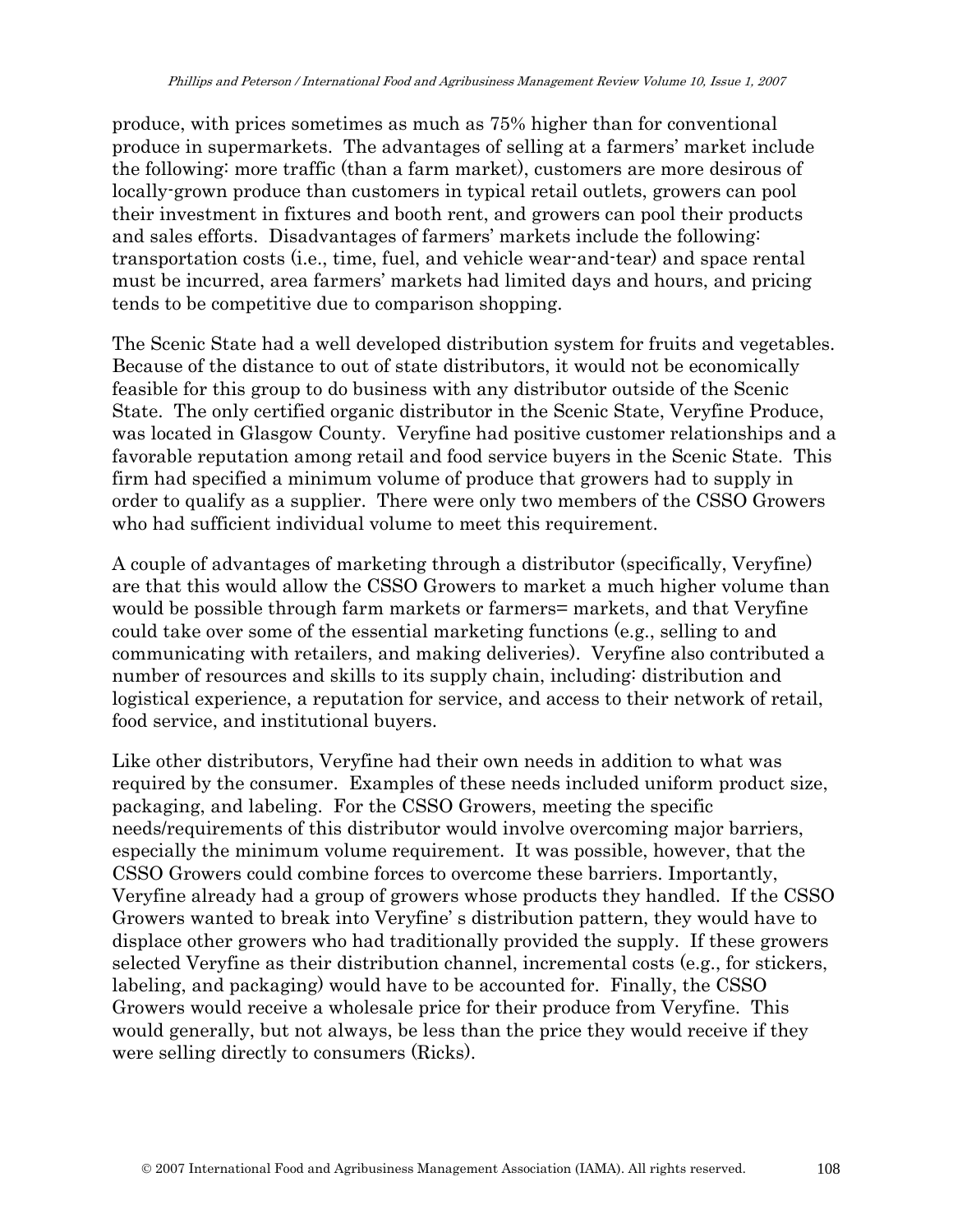Another distribution alternative for the CSSO Growers was to market through retailers. Both of the nearby urban areas had an established, competitive retail food infrastructure. While supermarkets were the food retailing format that sold the largest volume of fresh produce, other formats also existed. These other types of stores included produce markets, convenience stores, and natural foods cooperatives, among others. The major supermarkets had centralized purchasing operations. These retailers dealt in extremely large volumes and required consistent quality produce on a year-round basis. The owners of some of the independent grocery stores and produce stores expressed an interest in buying produce locally. It was difficult to determine, however, if these comments were sincere or merely public relations.

In recent years, natural food retail chains including Whole Foods, Wild Oats, and Randall' s Better Health Food Stores established themselves in the two nearby metropolitan areas. They had even begun to open retail stores in medium sized cities in counties adjoining Olsen and Glasgow Counties. One of the natural food chains mentioned above had implemented a system in which produce buyers traveled up and down the local interstate highway, stopping to buy produce from local growers. Finally, there were two natural foods cooperatives that operated retail outlets in the Central Scenic State. These organizations had historically favored produce from smaller, local farms.

Marketing through retailers would have a number of advantages, including the potential to sell a substantially larger volume than would be possible with direct-toconsumer methods and that certain investments and expenses related to selling directly to consumers (e.g., fixtures, rent, and wages) would be avoided. In addition, the growers would have access to the customers and marketing skills of retailers.

Retailer customers would also have their own needs, beyond those of the consumer. These needs would correspond generally with those mentioned in the discussion of the distributor (Veryfine Produce), with the additional need for convenient delivery. Further, potential retailer customers that sold produce already had produce suppliers. This would require the CSSO Growers to displace the current suppliers. In addition, many area retailers only bought through distributors, and sometimes retailers in the area charged suppliers a slotting fee to get new products onto their shelves. Finally, if the CSSO Growers chose to sell to retailers, they would have to build trust and establish relationships. This would take time and effort.

The Central Scenic State had many restaurants. There were at least 120 independently-owned restaurants in Glasgow County and at least ninety in Olsen County. These restaurants were typically stand-alone enterprises where the owner did the purchasing, which allowed for flexibility in menu composition. These characteristics made the independently-owned restaurants relatively good candidates as customers for the CSSO Growers. But due to the variation in the quality of fare at these restaurants, substantial investigation would be required to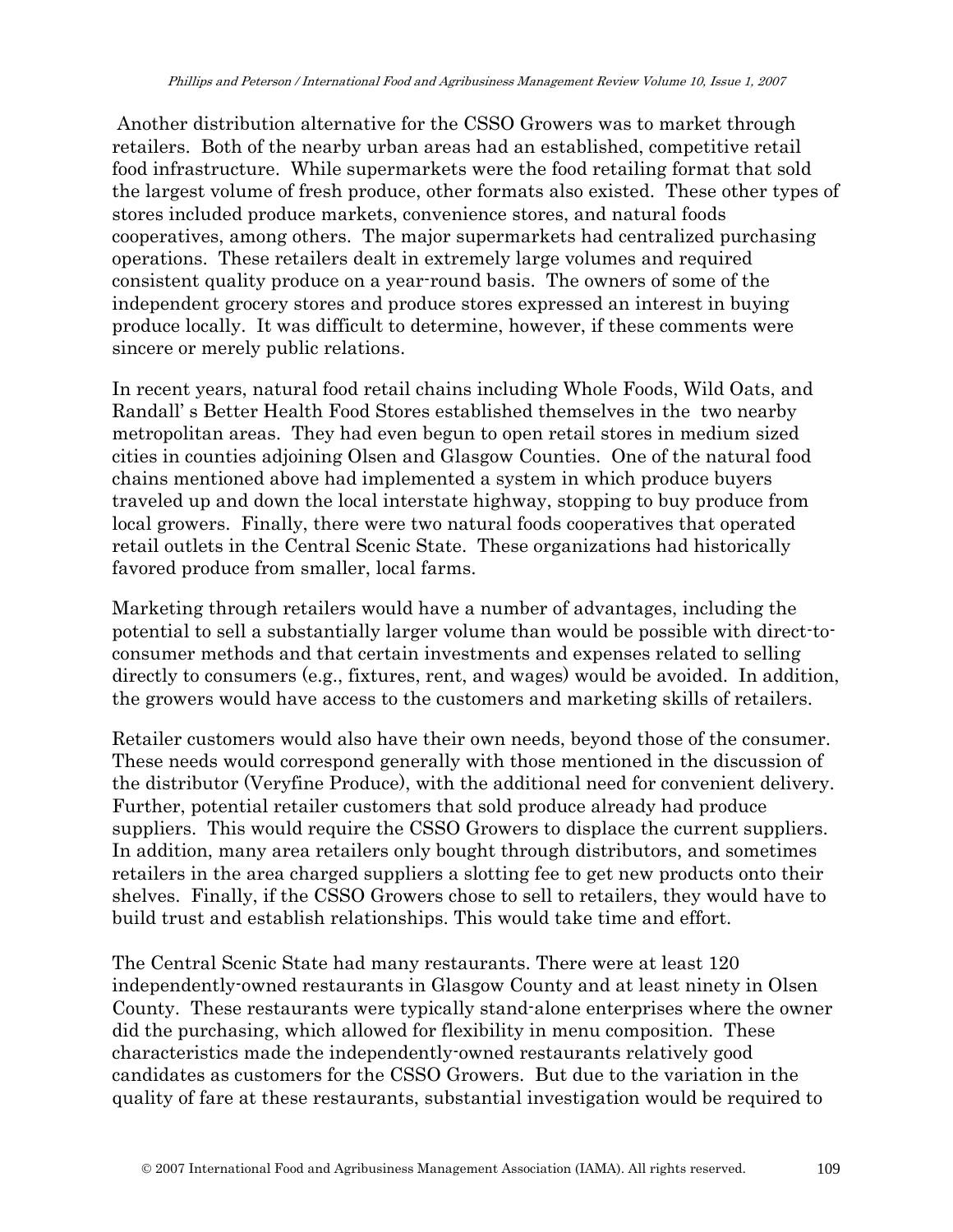determine which were the most promising prospects. Another prime potential set of customers for the CSSO Growers was the group of gourmet restaurants located in the metropolitan areas to the east and to the west. Further, chefs at gourmet restaurants often preferred to use organic produce in their recipes, and they were willing to pay a high price for the desired ingredients.

As customers, restaurants (especially upscale, gourmet restaurants) would be more amenable to accepting unusual varieties and small quantities compared to retailers. Some area restaurants had demonstrated a demand for locally-grown, in-season produce. Products sold to restaurants generally would not have to look as good as products destined for markets where the consumer selects the produce. Marketing to restaurants would require a lot of time in relation to the volume of product delivered. This alternative would involve frequent deliveries of small quantities. Kazmierczak and Bell mentioned high delivery costs and delayed payment of accounts as drawbacks to this marketing alternative. Finally, selling to upscale establishments located in the metropolitan areas outside of the Central Scenic State would require the growers to incur substantial transportation costs and delivery time.

There were a number of institutional foodservice customers in the area. The largest of these was Centralia State University, which was fifty miles northeast of Lake City, the county seat of Glasgow County. The university had over 40,000 graduate and undergraduate students, about 15,000 of whom lived in dormitories. A student group at the university (the Sustainable Agriculture Action Group) had made a request to the administration for more locally grown, organic food to be served in the cafeterias at Centralia State. Other major local institutional foodservice customers included the public school systems in Olsen and Glasgow Counties, a community college with 8,500 students, three large hospitals, and a county-operated senior citizen housing complex. Marketing to institutional customers would be similar in many ways to supplying restaurants. Institutional customers, however, could allow for larger volume than individual restaurants. On the other hand, there is more pressure on institutional buyers to keep costs down. A possible exception would be if the CSSO Growers could arrange preferential treatment at Centralia State University, due to lobbying by the Sustainable Agriculture Action Group.

Marketing organic fruits and/or vegetables to a processor was another option for the CSSO Growers. In order for the processed product to be labeled organic, the processor as well as the grower had to be certified organic. There were approximately eighteen certified organic processors in the Scenic State. One quarter of these processors processed fruits and vegetables.

One positive aspect of marketing to processors would be the possibility for the growers to market some produce that did not look good enough for fresh sales.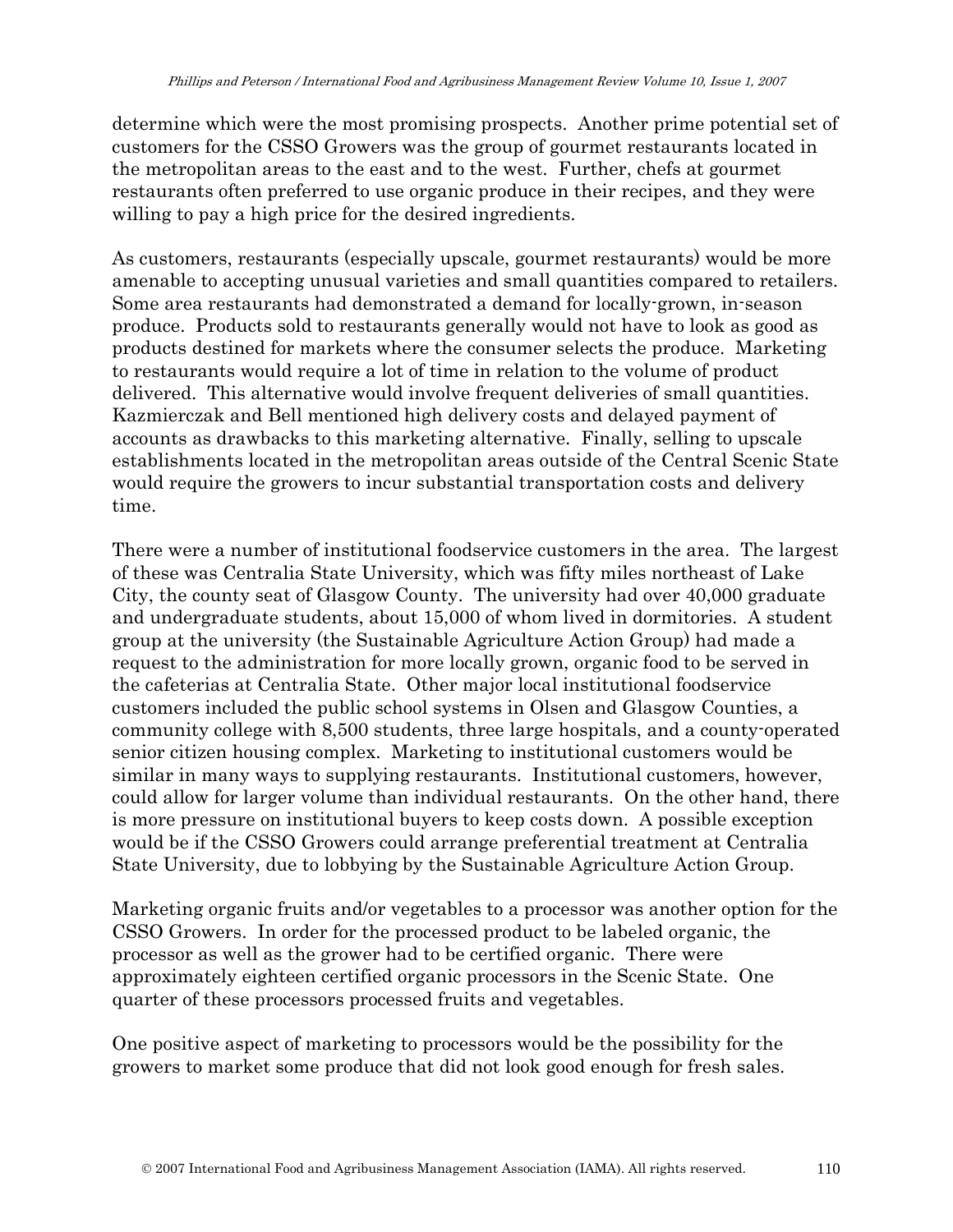| Alternative                  | Start up Cost | <b>Annual Recurring Costs</b> |
|------------------------------|---------------|-------------------------------|
| 1. Farm market               | \$5,000       | \$15,876                      |
| 2. Farmers' markets          | \$960         | \$21,960                      |
| 3. Distributor               | \$320         | \$14,400                      |
| 4. Retailers                 | \$2,560       | \$25,200                      |
| 5. Restaurants               | \$4,800       | \$32,600                      |
| 6. Institutional Foodservice | \$1,600       | \$14,000                      |
| 7. Processor                 | \$5,200       | \$13,800                      |

Table 4: Costs**[2](#page-11-0)** of Pursuing the Distribution Alternatives Available to the CSSO Growers.

|               | <b>Table 5:</b> Estimated Demand for Each Distribution Alternatives Available to the |  |
|---------------|--------------------------------------------------------------------------------------|--|
| CSSO Growers. |                                                                                      |  |

| Alternative                      | <b>Estimated Annual</b><br>Demand | Assessment of<br>Variability/Risk of<br>Revenues | <b>Risk Notes</b>                                                                                                                                                                                           |
|----------------------------------|-----------------------------------|--------------------------------------------------|-------------------------------------------------------------------------------------------------------------------------------------------------------------------------------------------------------------|
| 1. Farm market                   | \$44,100                          | Medium                                           | Risk arises primarily from location<br>factors                                                                                                                                                              |
| 2. Farmers'<br>markets           | \$36,000                          | Medium/Low                                       | Can expect a steadier flow of<br>customers than with a farm market,<br>although weather can negatively<br>affect sales                                                                                      |
| 3. Distributor                   | \$33,075                          | Medium/High                                      | May not be able to arrive at a deal<br>with the distributor, or have the<br>capability of meeting the<br>distributor's needs                                                                                |
| 4. Retailers                     | \$33,075                          | Medium                                           | There are diverse segments of<br>potential retailer customers, some of<br>which are well-suited to the products<br>grown by the CSSO Growers                                                                |
| 5. Restaurants                   | \$35,280                          | High                                             | Requires $\sim$ 9 restaurant clients to<br>move sufficient volume, tends to be a<br>turbulent industry                                                                                                      |
| 6. Institutional<br>Food service | \$26,460                          | Medium/Low                                       | Some potential institutional<br>foodservice customers may have the<br>discretion to give local producers<br>preferential treatment in purchasing                                                            |
| 7. Processor                     | \$26,460                          | High                                             | May not be able to arrive at a deal<br>with processors for the selected<br>commodities, or have the capability<br>of meeting the processors' needs.<br>Possibility of a product line being<br>discontinued. |

<span id="page-11-0"></span><sup>2</sup> Costs were estimated by the authors.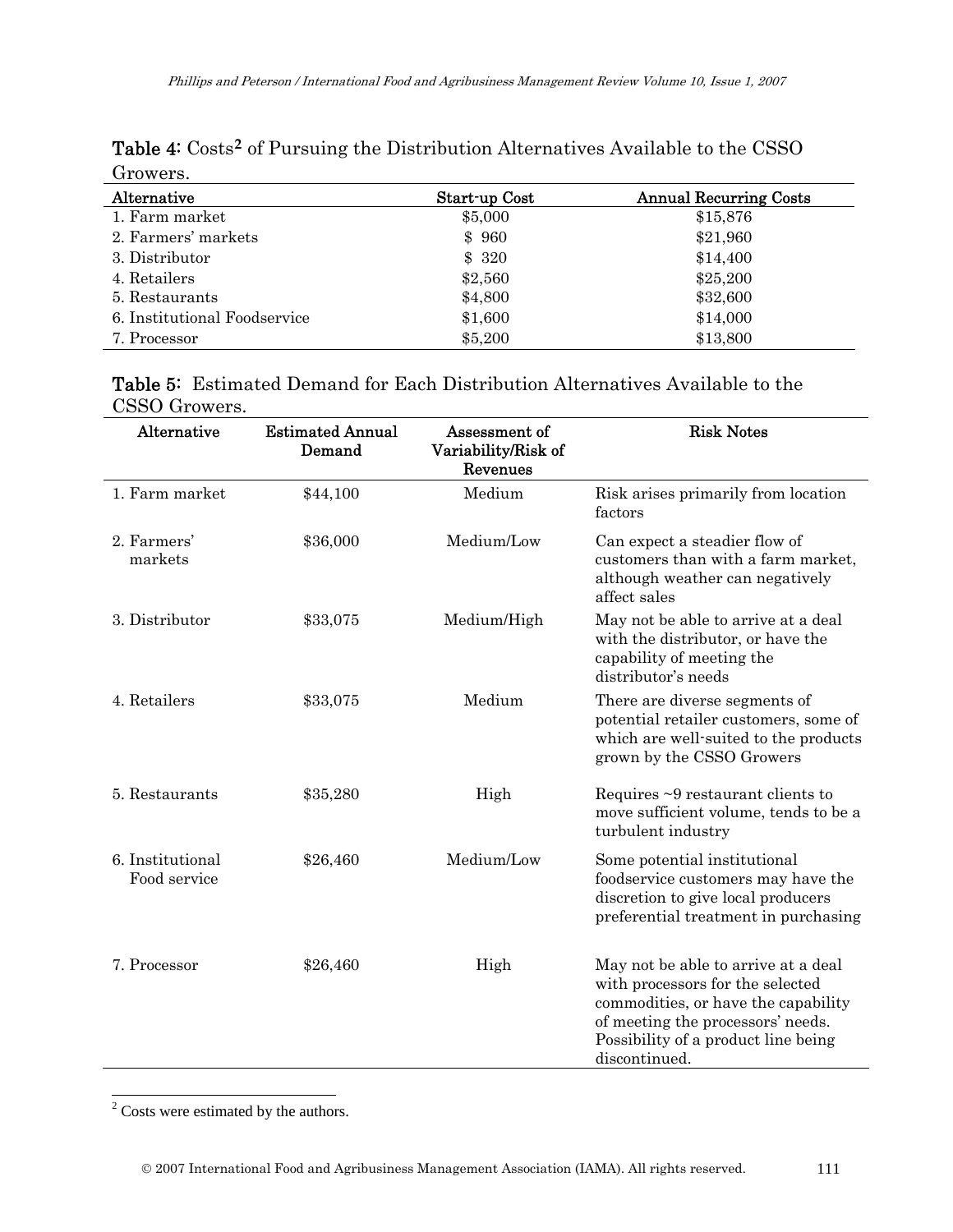Perhaps more importantly, selling to processors would provide the opportunity for the CSSO Growers to market a much larger volume of produce than would be possible through direct-to-consumer channels. In addition, some processors in the Scenic State gave their growers a purchase commitment prior to planting season. This limited the marketing responsibilities of the growers.

Marketing to a processor would include a risk of non-payment, if payment was not received at the time of delivery. If the CSSO Growers would establish a supplying relationship with a processor, they would run the risk of the processor closing or changing product lines, which could result in a lack of a market for the grower' s crop (Ricks). Organic fruit and vegetable markets were thinner than conventional markets, which would magnify the problem if a processor were to discontinue a product with an organic fruit or vegetable ingredient. Marketing to a processor would involve transporting the product, possibly over substantial distances, which would require the grower group to incur significant transportation costs. As with the other channel customers discussed above, marketing efforts would be required to sell to processors. This would probably involve making sales calls and delivering samples.

Elliot faced a dilemma regarding what recommendations to make at the meeting of the CSSO Growers. At the prior meeting, four other growers expressed interest in marketing their produce jointly. Elliot interviewed these four plus two other growers since the meeting, to ascertain the resources at their disposal. There were other organic growers in the region who may have been interested in a joint marketing organization for produce, but Elliot was unable to set a meeting with them to discuss the group' s plans and the resources they could contribute.

Keeping all this in mind, Elliot pondered what recommendation would be best for the group. As he conceived it, the future direction of the group would have at least two dimensions. First, the members of the group would have to agree to go ahead with a joint marketing project. Elliot felt strongly that they should pursue such a project, and he planned to energetically make his case for this at the meeting. If the group responded as he expected and decided to go forward with a joint marketing approach, they would face other decisions. They would have to decide how to cooperate and which marketing channel to pursue.

### **Discussion Questions**

- A. List the strengths, weaknesses, opportunities, and threats for the group.
- B. Which two or three factors from the previous question have the most bearing on the ability CSSO Growers to organize and achieve success in jointly marketing their products? Explain why.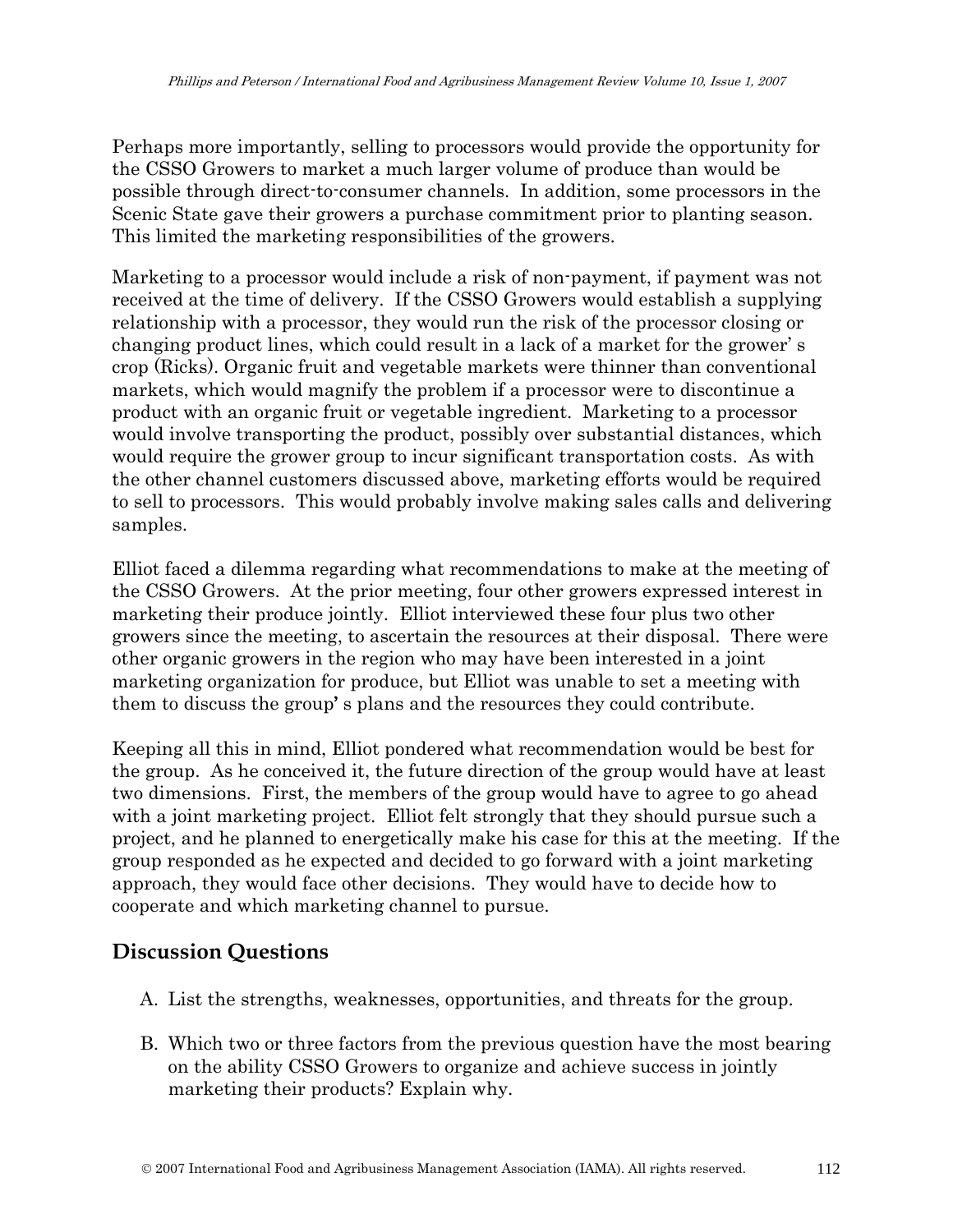- C. What market opportunities are available to the CSSO Growers?
- D. Develop a number of strategic alternatives for the group related to how they could work together.
- E. Prepare a quantitative analysis using the information from both Table 4 and Table 5.
- F. What course of action would you recommend for the group? Address specifically whether the group should organize, and, if so, how they should proceed. Please provide justification for your answer, i.e., tell why your recommended action plan is the best alternative. Be sure to state your assumptions.

#### **References**

- Dimitri, C. and C. Greene. 2002. Recent Growth Patterns in the U.S. Organic Foods Market, USDA Economic Research Service, Resource Economics Division, Agriculture Information Bulletin No. 777, September.
- Dimitri, C. and L. Oberholtzer. 2006. "EU and U.S. Organic Markets Face Strong Demand Under Different Policies." Amber Waves, USDA Economic Research Service, February. Accessed at: [http://www.ers.usda.gov/AmberWaves/February06/Features/feature1.htm on](http://www.ers.usda.gov/AmberWaves/February06/Features/feature1.htm%20on%2010/24/06)  [10/24/06.](http://www.ers.usda.gov/AmberWaves/February06/Features/feature1.htm%20on%2010/24/06)
- Govindasamy, R., M. DeCongelio, and S. Bhuyan. 2005. "An Evaluation of Consumers' Willingness to Pay for Organic Produce in the Northwestern U.S." Journal of Food Products Marketing, vol. 11(4).
- Greene, C. 2006. "U.S. Organic Agriculture," Chapter 4.9 in Agriculture Resources and Environmental Indicators, USDA Economic Information Bulletin No. (EIB – 16), Keith Wiebe and Noel Gollehon, editors. July.
- Hartman Group. 2006. Organic 2006: Consumer Attitudes & Behavior Five Years Later & Into the Future. Bellevue, Washington.
- Haumann, B. 2005. "From Yosemite to the Kennedy Space Center: Organic Food is on the Menu," The Organic Report, Newsmagazine of the Organic Trade Association. September.
- Kazmierczak, T.K. and J.B. Bell. 1995. A Niche Marketing Guide for Lamb Cooperatives. USDA Rural Business and Cooperative Development Service Research Report 142, Washington, D.C.: U.S. Government Printing Office.